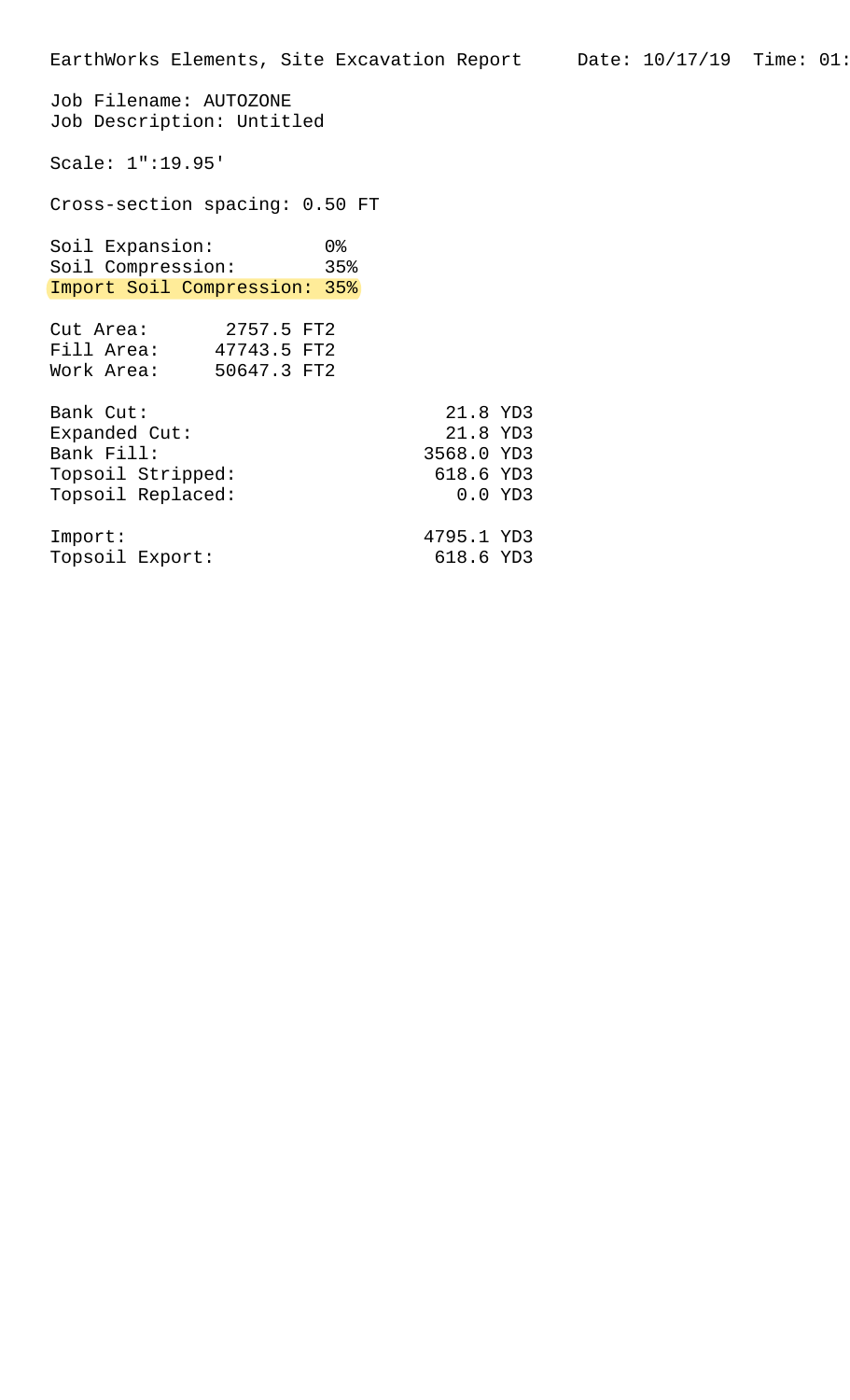EarthWorks Elements, Dimensions Report Date: 10/17/19 Time: 01:38 PM Job Filename: AUTOZONE Job Description: Untitled

Please note that the following information is based solely on the areas' shape and depth and without regard to Perimeters and Excluded Areas.

| Area Name                                                                                                                         |                                                                                        | Area, FT2                                                                                        | Perimeter, FT                                                |
|-----------------------------------------------------------------------------------------------------------------------------------|----------------------------------------------------------------------------------------|--------------------------------------------------------------------------------------------------|--------------------------------------------------------------|
| <b>BLDG</b>                                                                                                                       |                                                                                        | 7044.0                                                                                           | 351.2                                                        |
| Subgrade Name<br>PAVING<br>PAVING<br>CONCRETE PAVING<br>CONCRETE PAVING<br>CONCRETE PAVING<br>SIDEWALK<br>SIDEWALK<br><b>BLDG</b> | Area, FT2<br>14103.0<br>363.7<br>148.0<br>248.5<br>1158.3<br>7222.2<br>150.7<br>7044.0 | Perimeter, FT Volume, YD3<br>1082.0<br>147.0<br>59.1<br>81.9<br>170.6<br>1606.0<br>83.3<br>351.2 | 413.5<br>10.7<br>2.7<br>4.6<br>21.5<br>178.3<br>3.7<br>130.4 |
| Topsoil Area, Stripped                                                                                                            | Area, FT2                                                                              | Perimeter, FT Volume, YD3                                                                        | 625.2                                                        |
| TOPSOIL                                                                                                                           | 50641.5                                                                                | 936.6                                                                                            |                                                              |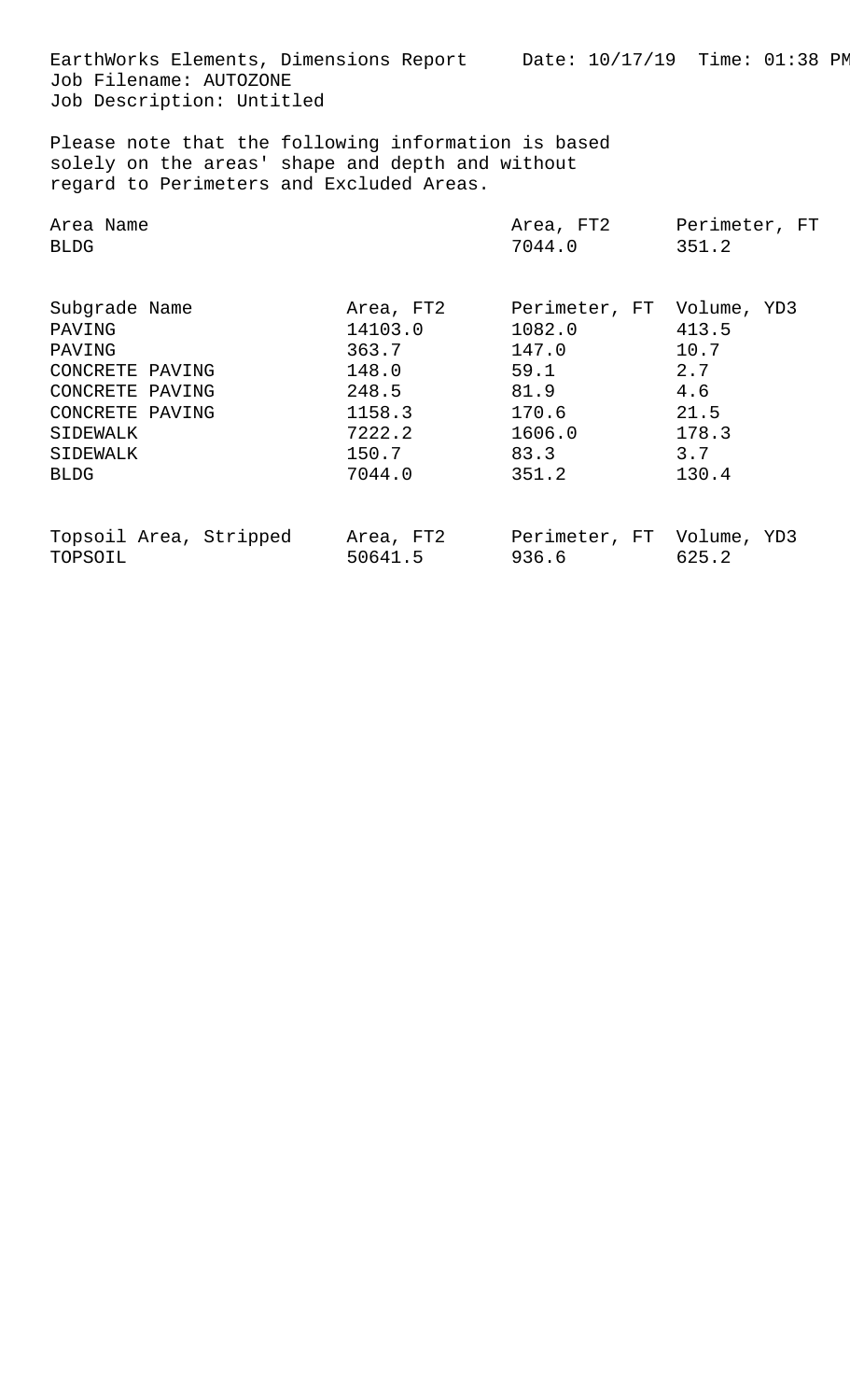EarthWorks Elements, Materials by Area Report Date: 10/17/19 Time: 01 Job Filename: AUTOZONE Job Description: Untitled Please note that the following information is based solely on the areas' shape and depth and without regard to Perimeters and Excluded Areas. PAVING - None SURFACE 1.50 in 65.3 YD3 0.00 TON LIMEROCK 8.00 in 348.2 YD3 0.00 TON PAVING - None SURFACE 1.50 in 1.7 YD3 0.00 TON LIMEROCK 8.00 in 9.0 YD3 0.00 TON CONCRETE PAVING - None CONCRETE PAVING 6.00 in 2.7 YD3 0.00 TON CONCRETE PAVING - None CONCRETE PAVING 6.00 in 4.6 YD3 0.00 TON CONCRETE PAVING - None CONCRETE PAVING 6.00 in 21.5 YD3 0.00 TON SIDEWALK - None SIDEWALK 1.00 in 89.2 YD3 0.00 TON ROCK 1.00 in 89.2 YD3 0.00 TON SIDEWALK - None SIDEWALK 4.00 in 1.9 YD3 0.00 TON ROCK 1.00 in 1.9 YD3 0.00 TON BLDG - None BLDG 6.00 in 130.4 YD3 0.00 TON